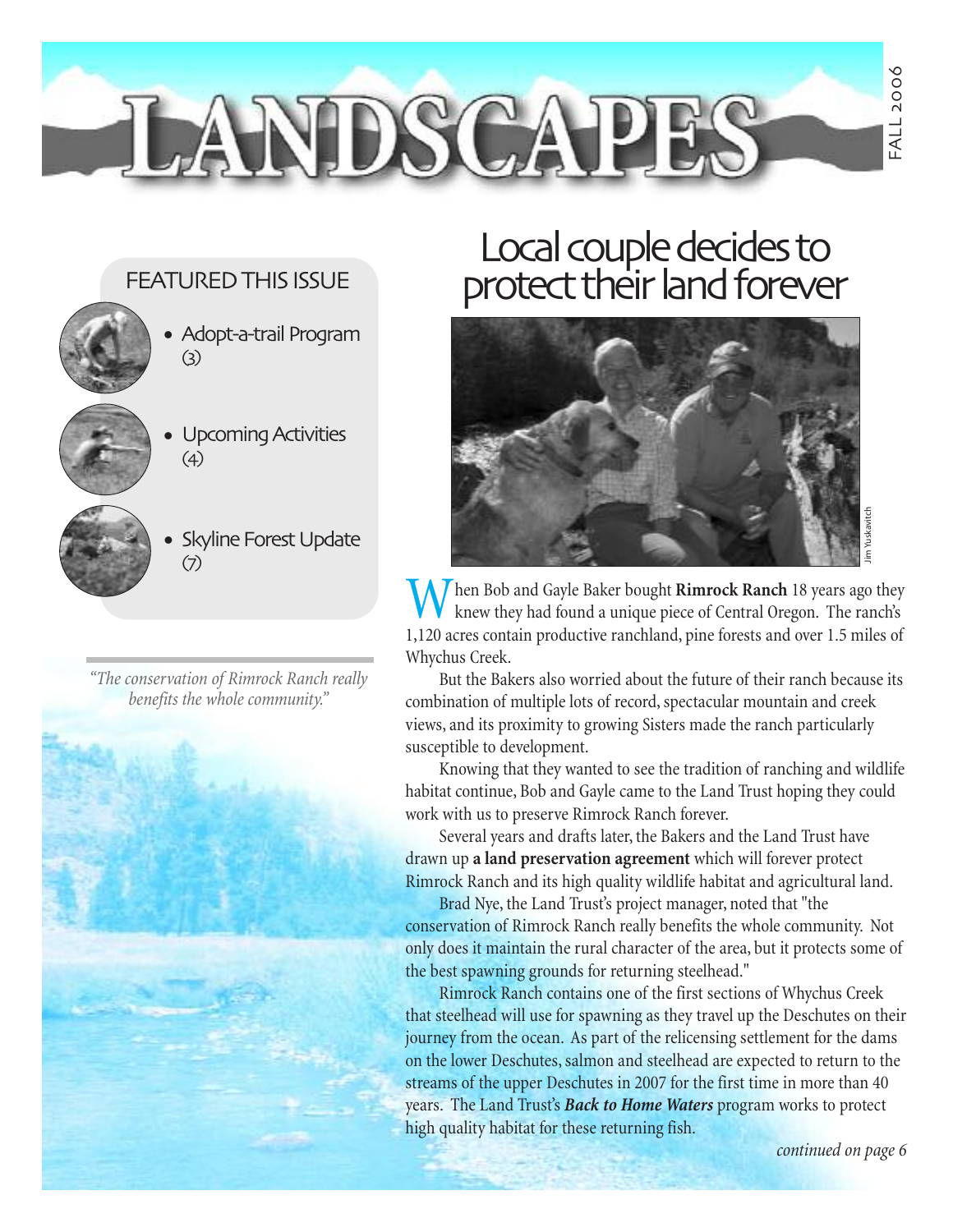## Planning for the future



This time last year, we looked back at the accomplishments of our first 10 years. This year we're looking forward by preparing for the most **rigorous strategic planning process** we've ever undertaken.

Why is a planning process noteworthy, given our success to date? With Bend ranked as the **country's 6th fastest growing community**, the on-going conversion of agricultural lands and huge shifts in timber ownership, our way of life is going to change dramatically unless we get creative and think outside the box. Strategic planning is one way to do that.

The Land Trust can't solve all the region's challenges. However, with your help we can make a profound difference in the way Central Oregon grows. Expect to hear much more as we reach out to gather your concerns, insights and advice in the months ahead.

Speaking of looking forward, the Land

Trust is pleased to welcome two new faces to the family. **Erin Deggendorfer** of Sisters has joined the Land Trust Board of Directors. A native Central Oregonian, Erin brings a wealth of experience in event planning, marketing, communications and non-profit development.

**Sherry Berrin** is our new Land Steward



*The Land Trust is pleased to have Erin Deggendorfer on board!*

Jim Cornelius

Cornelius

Assistant. With a strong background in conservation biology, education, and environmental law, Sherry will be helping Amanda with stewardship activities through January 2007.

**Brad Chalfant**, *Executive Director*

## Coming soon: Biography of a Place



*A book on Camp Polk Meadow Preserve and its history to be released this fall.*

artin Winch's *Biography of a Place (Deschutes County Historical Society, 2006)* tells the story of the Land Trust's Camp Polk Meadow Preserve. A dedicated Land Trust member and volunteer, Martin has worked for many years to weave together the **social and natural history of the meadow**. *Biography of a Place* digs down into the roots of the meadow exposing a surprising and entertaining story, and a memorable cast of characters. This is a pleasurable, novel way to understand how a social and natural landscape became what it is today. Look for Martin's book in local bookstores this fall.

**Board of Directors**

Mollie Chaudet

Kit Korish

Don Bauhofer John Casey Bill Dakin Erin Deggendorfer David Kottkamp

**Advisors**

Chris Babcock Jim Bussard Alice Koehler John Shelk

> **Newsletter** Jessica Rawlings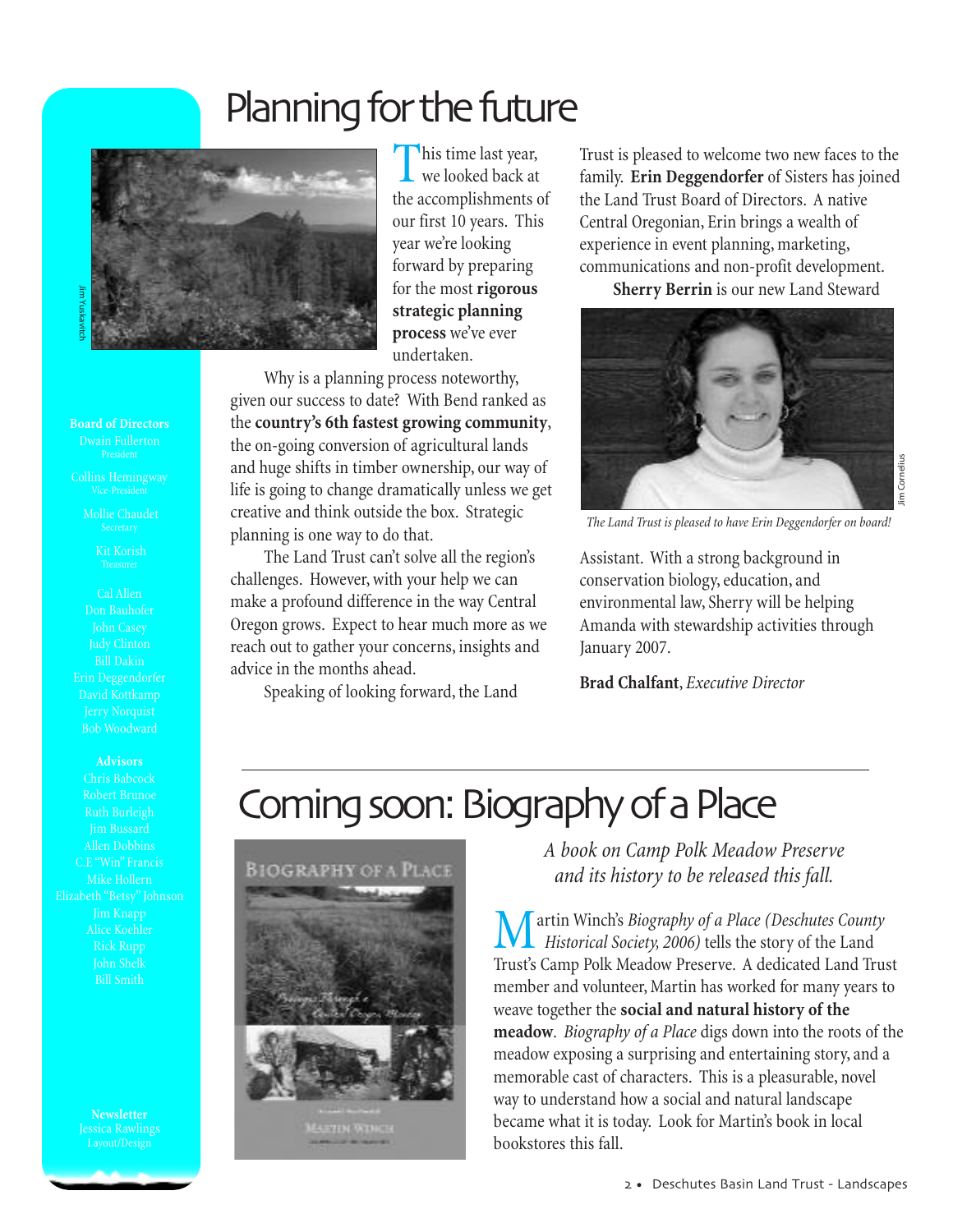

## Community Preserves

*Conserving land so local communities can experience nature nearby.*

### A new view of Lake Creek

If you have visited the Metolius Preserve this<br>summer, you have undoubtedly noticed a few f you have visited the Metolius Preserve this changes! We are busy building interpretive facilities that will help introduce people to the unique resources of the Preserve. Work has recently finished on some of the most exciting new features: fish viewing platforms.

These platforms, placed along the **Betsy Johnson Nature Trail**, will allow visitors to enjoy a close up view of Lake Creek without damaging fragile creekside vegetation. What might you be looking for in the creek? Salmon of course!



*Newly constructed viewing platforms provide a close up view of Lake Creek.*

With the 2005 relicensing settlement for the dams on the lower Deschutes River, native salmon and steelhead will be able to return to the streams and rivers of the upper Deschutes for the first time in over 40 years. The Metolius Preserve will play an important role in this reintroduction since sockeye salmon will migrate up Lake Creek through the Preserve on their way to spawn in Link Creek, while chinook will use Lake Creek as rearing habitat. The Land Trust's *Back to Home Waters* program works to protect habitat for the return of these fish.

When the fish do come home, we hope you'll visit the Metolius Preserve and catch a glimpse of their spectacular journey from one of our new viewing platforms.

### Volunteers help keep trails in tip-top shape



*Bill Dakin working on the Indian Ford Meadow Preserve Founders trail.*

 $\bigwedge$  *T* ant to help take care of a Community **V** Preserve, but need to do it on your own time? You might be a perfect candidate to **adopt-a-trail**! This spring the Land Trust launched a new program that allows volunteers to adopt a section of trail at a Land Trust Community Preserve to help keep it clear of debris and weeds.

A wonderful bunch of volunteers stepped up to launch the program and have since been out raking, weeding or spreading wood chips when they can. Adopt-a-trail volunteers help keep Community

Preserve trails in tip-top shape for tours, classes and visitors alike.

Many thanks to Camp Polk trail adopters: **Martha Lussenhop, Celia Leber, Mac Anderson, Ken Serkownek, and Mary Smith**. We are also thankful for **Byron Dudley** and **Gretchen and Bill Dakin** who adopted the Indian Ford Meadow trail and for **Gary Cundiff** and **Wolftree** who adopted the Metolius Preserve Betsy Johnson Nature Trail.

Interested in learning more or signing up to help next field season? Email Amanda at amanda@deschuteslandtrust.org.



#### **Making a difference**

Does your church group, service club or work team want to build camaraderie while restoring wildlife habitat?

Contact Sherry at (541) 330-0017 to schedule your own group work party.

Byron Dudie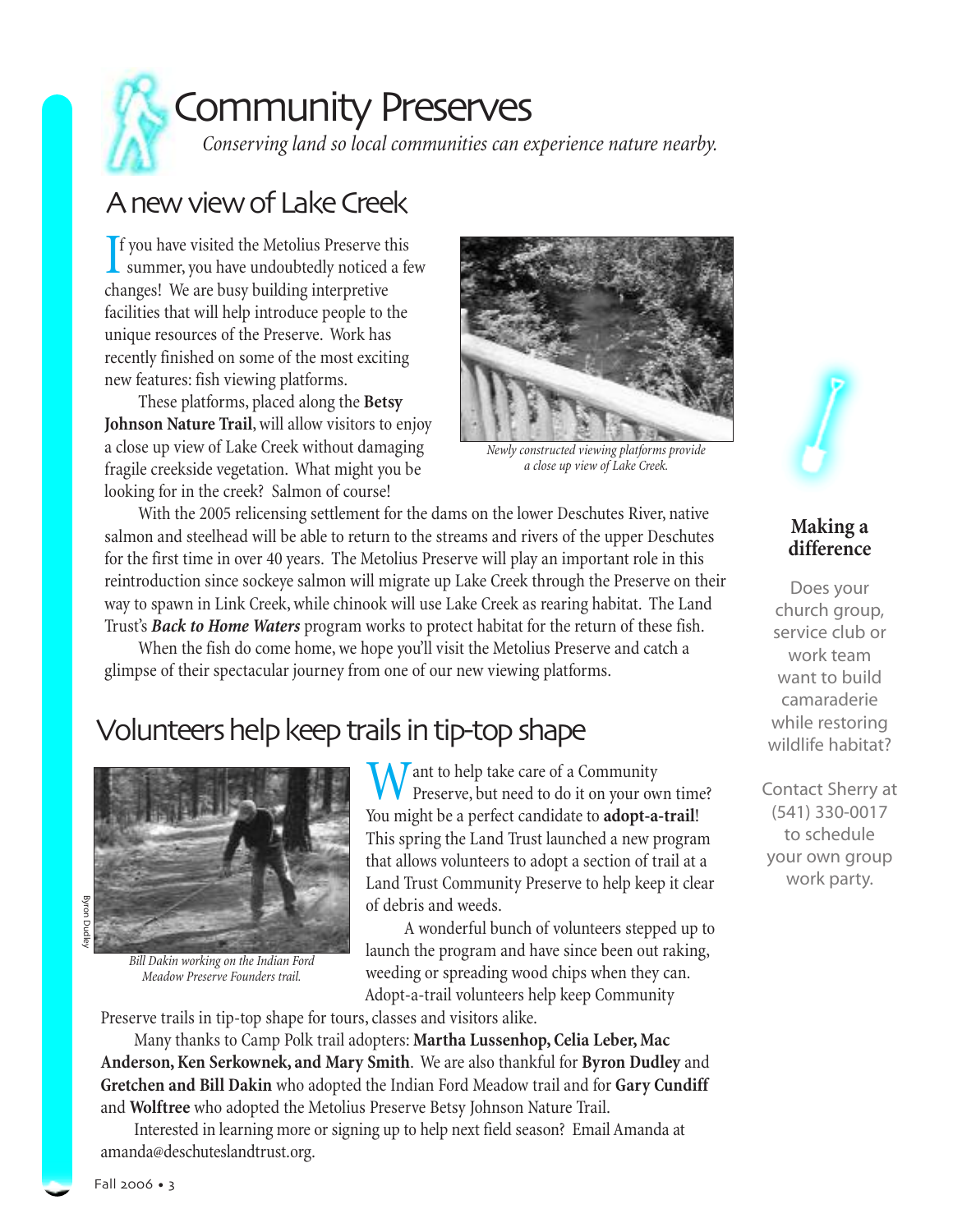# Land Trust Events

## Get Outside!

#### Rimrock Ranch Celebration Tours

*Bob and Gayle Baker invite you to their ranch to see the important fish and wildlife habitat, rimrock canyon, and ranchland they have chosen to protect with the Land Trust. Advance registration is required, please call (541) 330-0017.*

September 23: Bird Walk with Norma Funai and Mary Crow, 9AM-11:30AM October 7: Fish Walk with Ted Wise, 10AM-12PM October 14: Bird Walk with Mary Crow and Steve McMasters, 9AM-11:30AM October 20: Fish Walk with Brad Nye, 10AM-12PM





#### Work parties:

*Make room in your schedule for a Land Trust work party. To help restore and manage our Preserves please call (541) 330-0017.*

September 9: Camp Polk Meadow wood chip party, 9:00AM-12:00PM September 30: Metolius Preserve wood collecting, 9:30AM-12:30PM October 4: Metolius Preserve wood collecting, 9:30AM-12:30PM October 7: Metolius Preserve wood collection and trail work, 10AM -3PM

### Free firewood—you haul

October 28 from 10AM to 2PM Come collect firewood from the recent Metolius Preserve forest restoration project. Wood will be cut and piled—no searching necessary! You simply load and haul away. Visit www.deschuteslandtrust.org/specialevents.htm for maps and pickup information.

### Metolius Preserve Tree Hunt

#### December 2

Mark your calendar for the 3rd annual Metolius Preserve Tree Hunt! Pending any major snow storms, the Land Trust invites all members to the Metolius Preserve to hunt for your holiday tree. Look for a postcard in your mail box in November.

## Come Inside!

#### Bend Film Festival - October 12-15

This year's film fest will feature the inaugural **Earth Award**, in honor of the Land Trust, for the best conservation themed filmmaking. Many thanks to The Pennbrook Company for creating this award to recognize the Land Trust's work. Look for this new category of films this October at the festival.

#### Skyline Forest Benefit Art Show - November 3

Attend the First Friday art opening at the Tumalo Art Collective! Artists have created images of Skyline Forest from plein air to photography, digital media to glass. A portion of the proceeds from this opening will benefit Skyline Forest. Thanks to TAC artists for making this opening possible!

**For more information on any Land Trust event visit: www. deschutes landtrust.org/ eventcalendar.htm or call (541) 330-0017**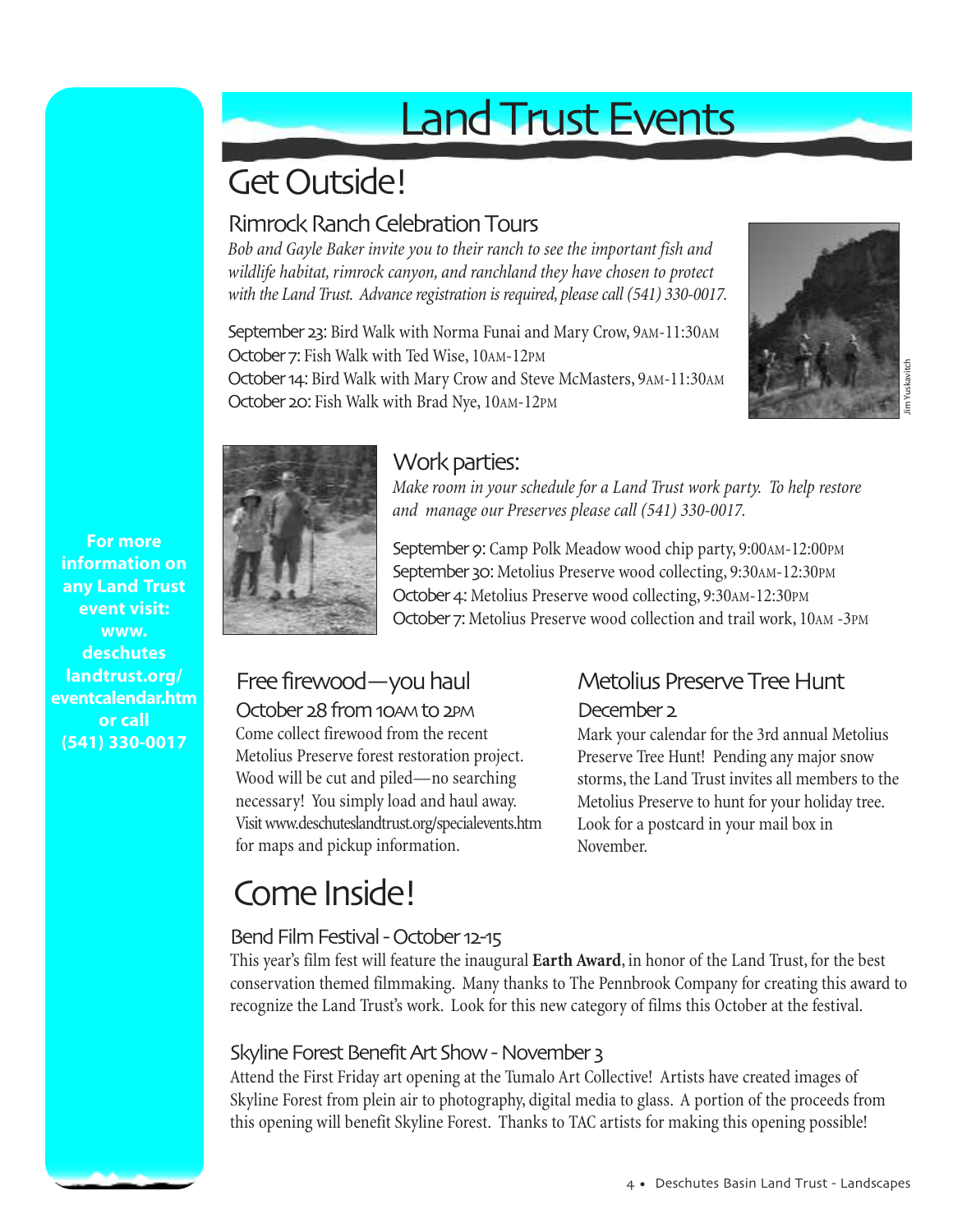Member Profile: Dick & Mary Hollenbeck

Though the fish may tremble with fear when a Hollenbeck is near, the Land Trust is pleased to have people like Dick and Mary Hollenbeck as members! Skillful flyfishers and dedicated volunteers, the Hollenbecks live in Estacada and visit Central Oregon often. Recently the Hollenbecks donated a Charitable Remainder Trust to the Land Trust and agreed to tell their story:



*Dick helps water native transplants at the Metolius Preserve.*

*Why did you first become involved with the Land Trust?* We've been supporters of the Land Trust since its inception, but became more directly involved with the Land Trust's *Back to Home Waters* program in 2004 when Dick became the conservation chair for the Oregon State Council of Trout Unlimited. Born and raised in Bend, Dick is acutely aware of the pressure of growth on Central Oregon. He chose to become involved personally and with Trout Unlimited because of a desire to preserve a part of Central Oregon and to help restore some of it to its wonderful habitats.

*How have you been involved with the Land Trust?*

Dick has set up five cooperative restoration projects for Trout Unlimited members on Land Trust Preserves. From stream bank stabilization to helping build educational facilities, Dick

has rallied many stalwart Trout Unlimited volunteers to help with some of the toughest volunteer projects the Land Trust has to offer.

#### *What made you consider donating a Charitable Remainder Trust to the Land Trust?*

When we had property that we were going to sell, we liked the idea that a Charitable Remainder Trust (CRT) would give us an opportunity to support the Land Trust on a long-term basis. The CRT process is not overly difficult but does require a financial advisor. It benefits the Land Trust and we receive the benefit of a charitable tax deduction, a small income for life, and the pleasure of a sizable contribution to the Land Trust in the future.

## You can help provide for the future!

#### **Charitable Remainder Trust:**

- an estate planning tool
- ideal for assets like stocks and property
- provides an income for you while helping you avoid capital gains taxes • AND provides a donation to your favorite charity

Why not just make a regular donation? By making a gift of your estate you are helping ensure the long-term success of land conservation in Central Oregon.

Call Brad Chalfant, Executive Director for more information at (541) 330-0017.



#### **Did You Know?**

The Land Trust now has an e-newsletter. Sign-up for the Basin Banter monthly updates on Land Trust projects, opportunities and events!

Join today, email sarah@deschutes landtrust.org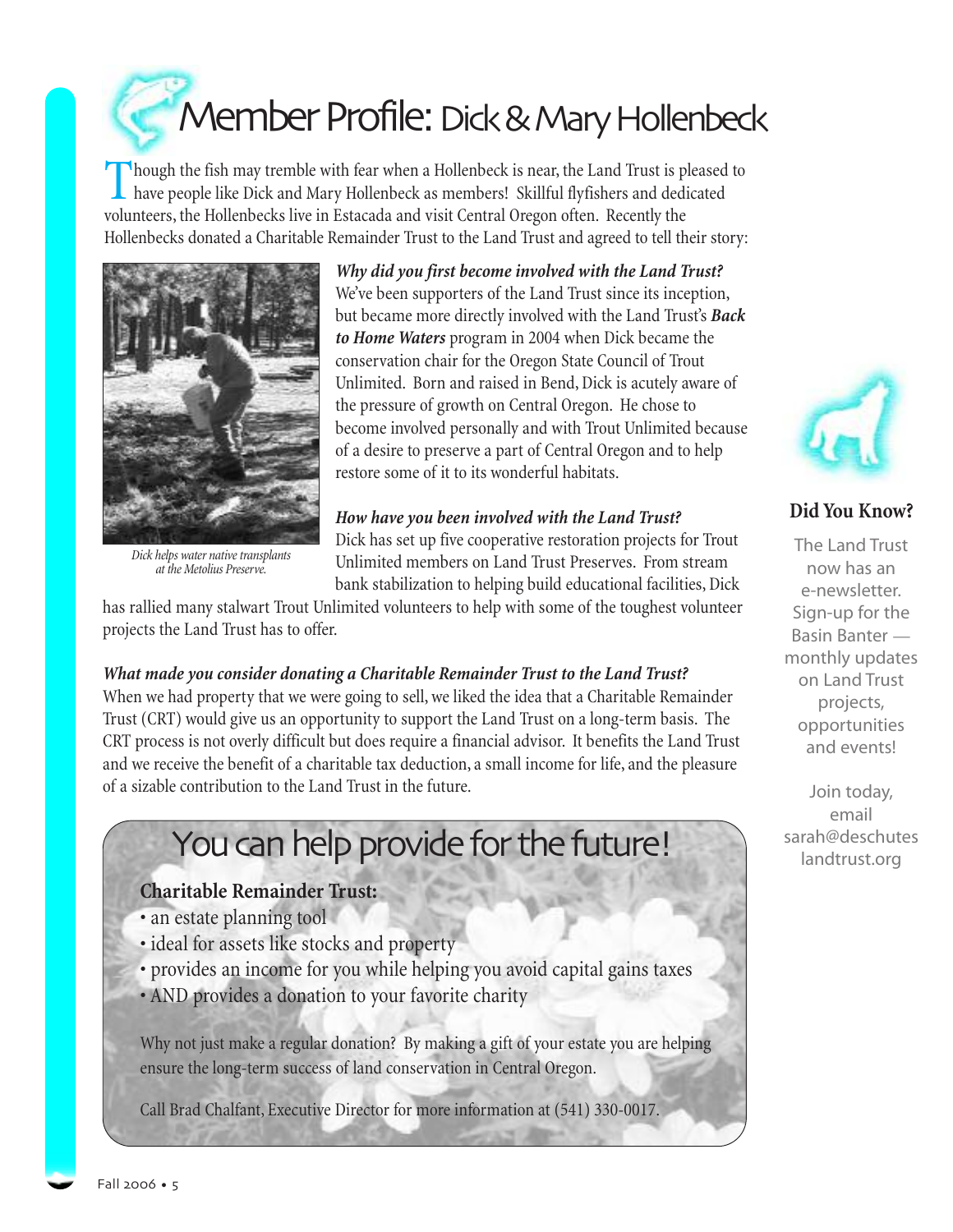

Back to Home Waters

*Conserving habitat for returning salmon and steelhead trout.*

### Rimrock Ranch *continued from page 1*



Rimrock Ranch is also home to **golden eagles**,**rare plants**, **native grasslands** and is used by **wintering mule deer** and **sensitive migrating songbirds**. The Bakers will continue ranching and have agreed to allow the Land Trust and our partner groups to use the property for education and to carry out wildlife restoration and enhancement projects.

As the final paperwork was being signed, Gayle Baker sighed with relief, "it is wonderful to finally know that our place will be protected forever."

**Celebrate the conservation of Rimrock Ranch. Join us for a special Rimrock tour this fall. See page 4 for tour dates.**

**Visit www. deschutes landtrust.org for a schedule of events.**

*The Bakers and the Land Trust would like to thank the following for their generous help in conserving Rimrock Ranch forever:*

Oregon Watershed Enhancement Board, The Natural Resources Conservation Service Farm and Ranchland Protection Program, National Fish and Wildlife Foundation, Portland General Electric, the Arthur Johnson Foundation, The Nature Conservancy, and the James Stanard Foundation.

### Important habitat protected by land protection agreement

This fall brings the completion of another Land Trust conservation project. **The Canyons land protection agreement protects 550 acres** of mule deer winter range and riverside habitat near Smith Rock State Park.

Owners of the Ranch at the Canyons came to the Land Trust several years ago hoping to conserve the land they owned on the opposite side of the Crooked River. That land contains **more than a mile of Crooked River frontage** which will now be conserved for fish and wildlife habitat. The land protection agreement also protects springs and wetlands, raptors, and the area's scenic view.



*Canyons land protection agreement protects wildlife habitat*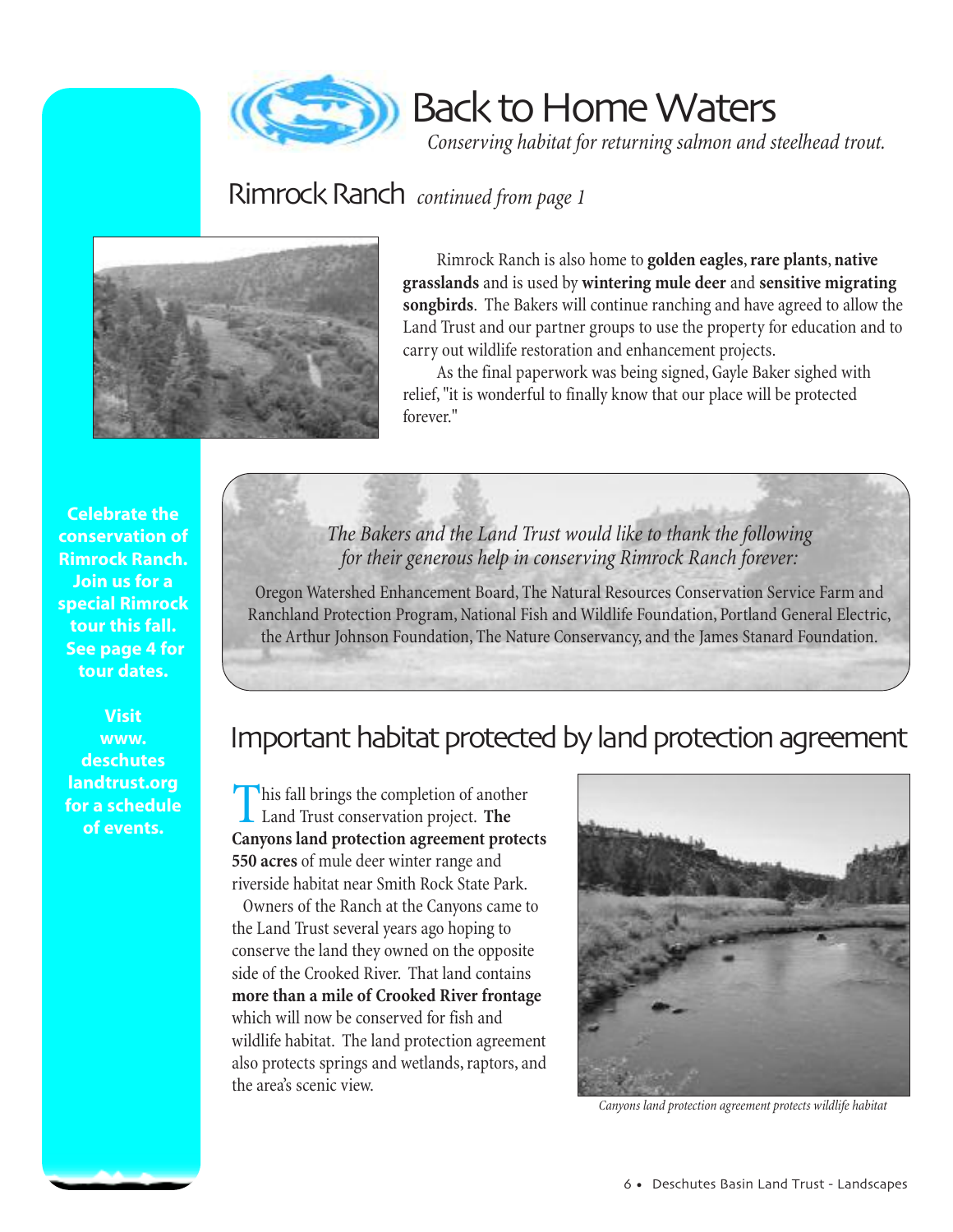

Skyline Forest is a view we've all seen. Rising toward the high Cascades and reaching from Bend nearly to Sisters, this large contiguous, undeveloped stand of forest would **protect not only our scenic view, but also, wildlife habitat, recreational opportunities, and timber jobs**.

In May of this year, a new company took control of the holding company that owns Skyline Forest. Fidelity National Financial decided to postpone the auction that had been planned. The Land Trust is



*View of Skyline Forest as seen from Tumalo Reservoir.*

encouraged by the postponement because we can now negotiate with Fidelity to protect Skyline Forest instead of being forced to bid against others at auction.

The Land Trust is in contact with Fidelity National Financial and they have indicated that they want to work with the Land Trust. The Land Trust is currently in discussions with Fidelity and at this stage, everything is looking quite favorable. However, it is important to remember that Skyline Forest will only be conserved if the**community's interest and concern remains strong**. This is why we need your continued support.

We will keep you updated as news develops. However, keep in mind that this is potentially the largest transaction of its kind ever done in the Northwest and will take time and patience to bring to fruition. Be assured the Land Trust is doing everything we can to conserve Skyline Forest.

## Many Thanks to...



The **FootZone**! With more than 500 runners and sponsorships from Dansko, Patagonia, Smartwool, Chaco, Keen, Vasque and Rebound Physical Therapy, the FootZone donated more than \$11,000 from the annual Dirty Half Trail Run to the Land Trust! Thanks as well to all the runners and the Land Trust volunteers who helped make the race a success. And special

thanks to Chuck Arnold, who not only ran the race, but also secured pledges to make an additional donation to the Land Trust. What a great idea Chuck!!

**TransCanada** has made a five year, \$75,000 commitment to our *Community Preserve* and *Back to Home Waters* programs. TransCanada operates the Gas Transmission North West (GTN)



System, transporting high pressure natural gas from Canada to California. A portion of the pipeline system runs through Central Oregon (east of Madras, Bend and La Pine). TransCanada believes in developing partnerships with local non-profit organizations to "sustain ongoing quality of life improvements." The Land Trust is thankful of their dedication and foresight and is proud to welcome them as a business partner!





#### **Renew Early!**

Use the envelope in this newsletter to renew your membership for 2006.

Your early renewal will help us save money and conserve more land. AND you won't have to receive any of those reminder letters!